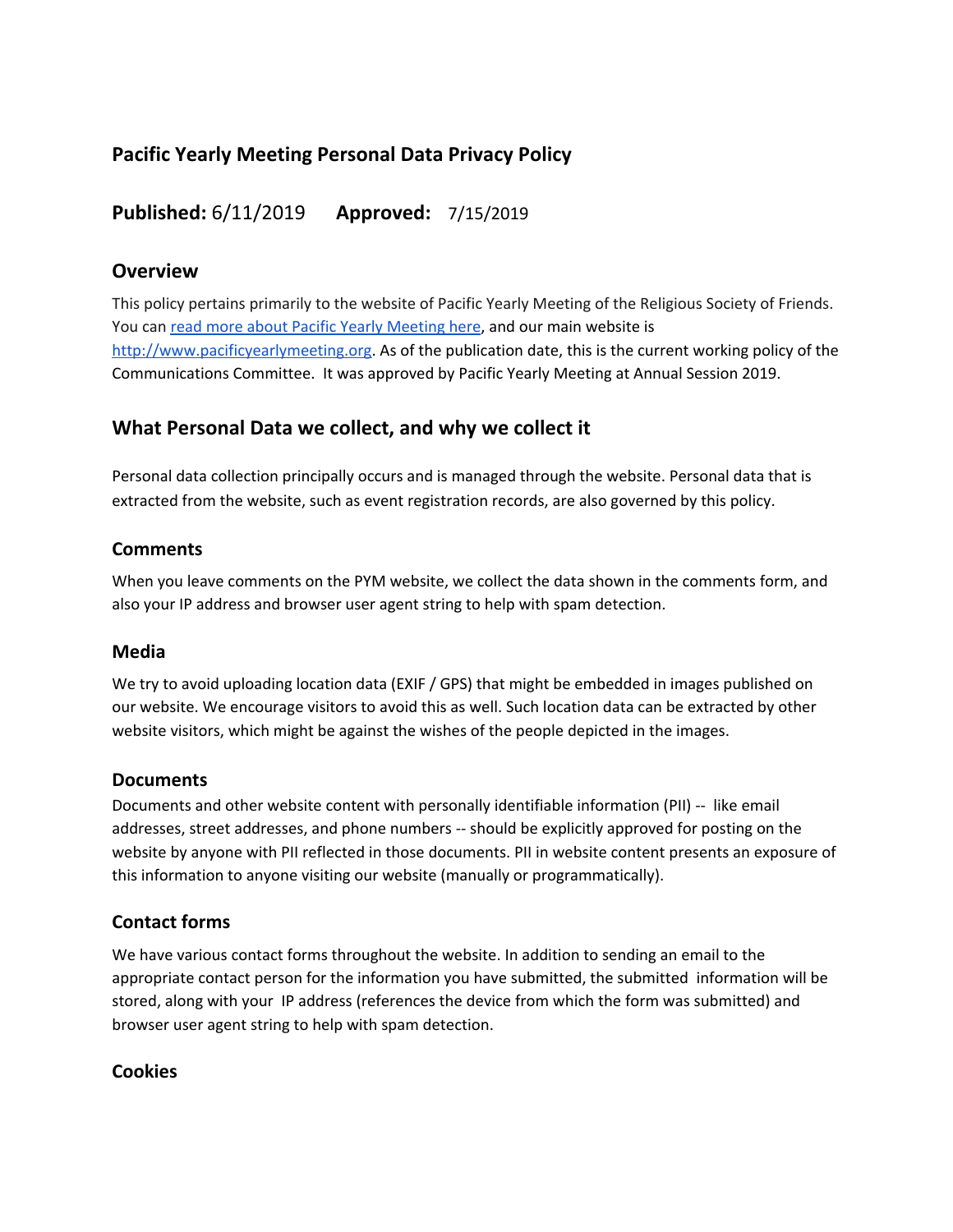This site uses cookies as a default capability of our platform (WordPress). Cookies are small files placed on the user's computer. Among other things, these allow us to see the IP addresses of visitors and give us information about who is using the website. These cookies can be removed manually by the user using standard browser functions.

When you log in, we may set up cookies to save your login information and your screen display choices. Login cookies last for two days, and screen options cookies last for a year. If you select "Remember Me", your login will persist for two weeks. If you log out of your account, the login cookies will be removed. If you edit or publish an article on the website, an additional cookie will be saved in your browser. This cookie includes no Personal Data and simply indicates the post ID of the article. It expires after 1 day.

## **Embedded content from other websites**

Articles on this site may include embedded content (e.g. videos, images, articles, etc.). Embedded content from other websites behaves in the exact same way as if you had visited the other website.

These websites may collect data about you, use cookies, embed additional third-party tracking, and monitor your interaction with that embedded content.

Pacific Yearly Meeting does not collect usage or other information about user interaction with those third-party sites.

## **Registration for Yearly Meeting programs and events**

The website houses the registration system for the Annual Session of Pacific Yearly Meeting. These data are retained throughout the registration and post-registration period to aid the committees of the Yearly Meeting involved in planning, coordinating and evaluating the Annual Session. This information includes Personal Data like names, home and email addresses, and phone numbers entered by registrants. Access to this data is restricted to select people directly involved in coordinating the Annual Session event and limited to the information required for each purpose. These select people include the Registrar, members of the Arrangements and Ministry and Oversight committees, the Statistical Clerk, the appointed technical individual(s) who support the site and other individuals delegated by the yearly meeting to coordinate youth programs.

Registration data is also used to produce the Annual Session attenders list, which is printed and distributed to program participants and PYM committee members. There will also be an option to exclude specific people from this listing, upon request.

## **Membership data and online directory**

The Yearly Meeting has plans to implement an online directory, which would house all of the relevant information found in monthly and quarterly meeting directories, plus information on yearly meeting committee members, officers, representatives and liaisons. Data within the directory will be restricted for access by authorized users. Authorized users for each monthly meeting would have access to all of the directory information for their own meeting, plus more limited information on the Quarterly and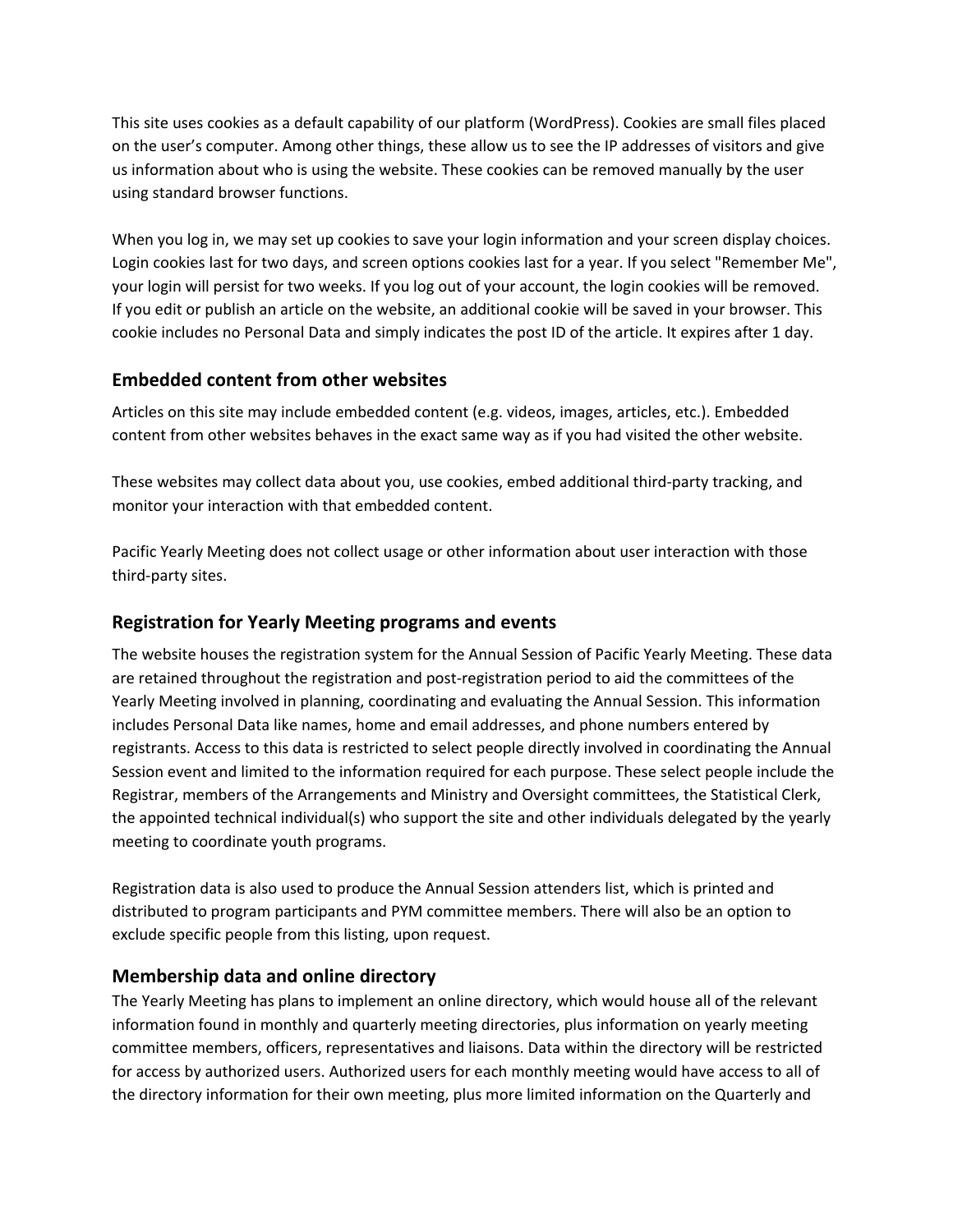Yearly meeting clerks, committees and so on. Authorized monthly, quarterly and yearly meeting delegates would be able to maintain and distribute directory information for their respective constituencies.

The data gathered and managed for the PYM directory will only be used for publishing the directory, and individual contact information in the directory will only be shared with approved recipients within PYM and its affiliated organizations.

## **How we protect Personal Data**

We maintain appropriate data collection, storage and processing practices and security measures to protect against unauthorized access, alteration, disclosure or destruction of your Personal Data, including usernames, passwords, transaction information and other data stored on our sites. We will delete or de-identify your online Personal Data when it is no longer needed for its original stated purpose.

## **Your privacy rights**

As an individual you may:

- Ask us to provide you with information regarding the Personal Data housed on the site pertaining specifically to you.
- Provide information to rectify, update or complement inaccurate or incomplete Personal Data concerning you.
- Request that we delete all online Personal Data identifiably pertaining specifically to you.
- Notify the Pacific Yearly Meeting Clerk or Ministry and Oversight Committee if you are unhappy with the way we have treated your Personal Data or any related privacy request you have made of us (see [https://www.pacificyearlymeeting.org/contact-us/\)](https://www.pacificyearlymeeting.org/contact-us/).

## **Analytics**

In order to better serve the users of our site, we use analytics software to see what browsers, operating systems, and devices our users are logging in with. Analytics also track geographical location of users; however, your specific IP address is anonymized so your personal location is not tracked.

## **Who we share your data with**

We do not share any information about our site visitors with outside non-affiliated organizations. All information collected is explicitly for the use of Pacific Yearly Meeting and its constituent Quarterly Meetings, Monthly Meetings, and Worship Groups, as well as Quaker organizations formally affiliated with PYM when this includes an approved sharing of PYM directory information.

## **How long we retain your data**

We do our best to maintain accurate records of all our site activity. Most of this information is retained indefinitely. However,registration information collected via forms or surveys is retained up to three years online, then only retained offline as needed for PYM planning purposes.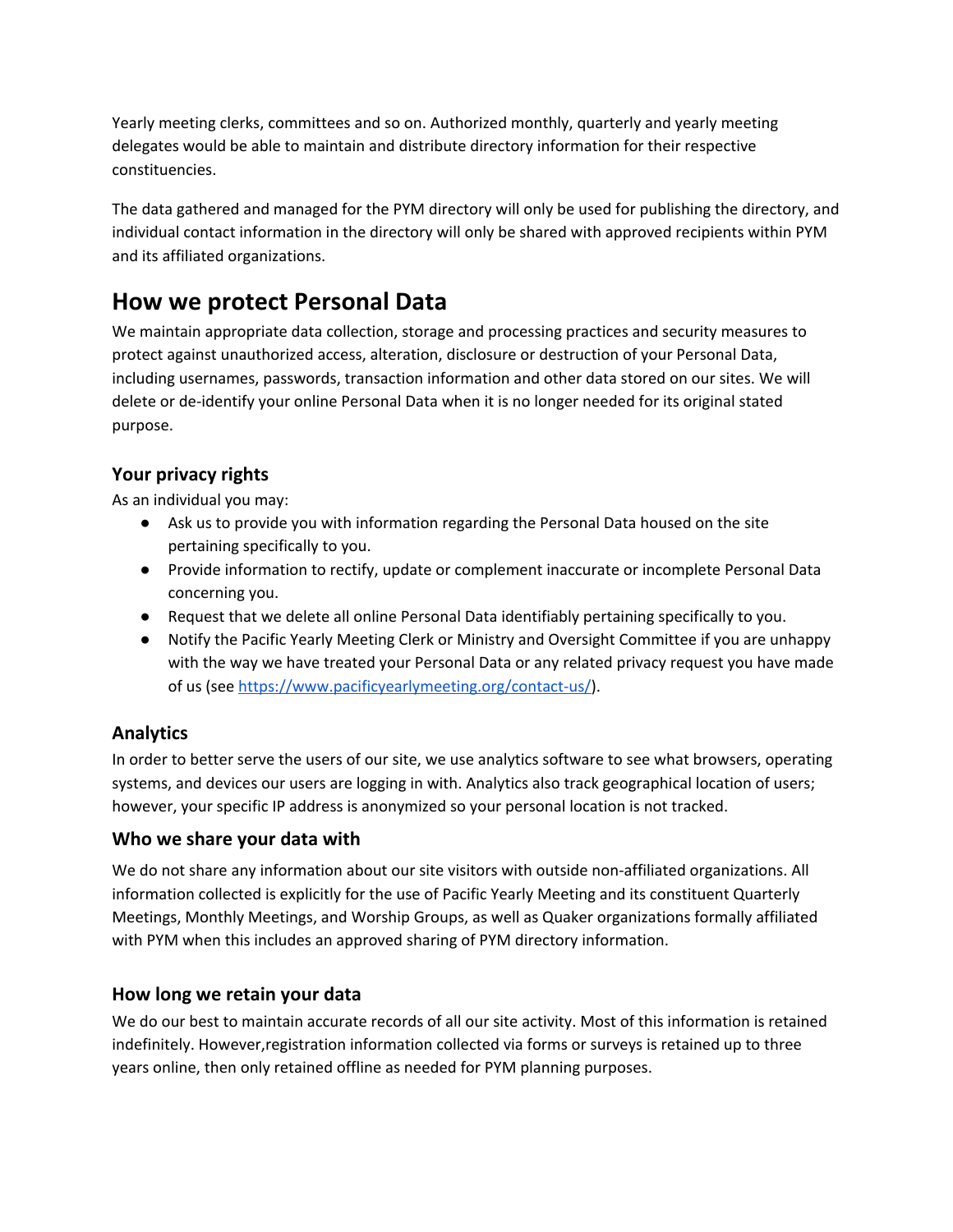Currently we do not offer commenting or discussion on our sites. Should we enable this capability in the future, it will offer standard WordPress functionality: If you leave a comment, the comment and its metadata will be retained indefinitely. This will allow us to maintain a history of any public conversations among PYM Friends that occur on the PYM website. For users who register on our website, we also indefinitely store personal information provided in their user profiles. All logged-in users can see, edit, or delete their personal information at any time (except they cannot change their username). Website administrators can also see and edit that information.

## **What rights you have over your data**

If you have an account on this site, or have left comments, you can request to receive an exported file of the Personal Data we hold about you, including any data you have provided to us. You can also request that we erase any Personal Data we hold about you, and we will do our best to erase it. However, we will not erase any data we are obliged to keep for legal or security purposes or for necessary administrative functions like financial record-keeping. We collect registration and survey information through our site. This data is not shared publicly online, though aggregated summaries of such data may be shared. We will remove any records with your personal information from our website, if you request in writing that we do so. This information may be retained offline indefinitely for planning and administrative purposes.

## **Where we send your data**

All data we collect is explicitly for use by Pacific Yearly Meeting and its constituent members, meetings, worship groups, quarterly meetings and affiliated organizations. We do not share any information about our site visitors with outside and non-affiliated organizations.

Visitor comments may be checked through an automated spam detection service.

## **Your contact information**

Visitors submitting comments or creating user accounts on our site will share their IP and email addresses with us. Access to IP and email addresses submitted in this way is restricted to site administrators.

Contact information submitted through registration and survey forms is only used internally by our planning committees and is not shared online or publicly.

In the future, personal information may be included in an online member directory, available only to members of PYM. Contact information will be excluded or removed from this directory if you request in writing that we exclude it.

# **Additional information**

## **How we protect your data**

The PYM Communications Committee and web hosting providers do their best to protect our online resources from malicious usage or unauthorized intrusion. Our hosting company follows best accepted